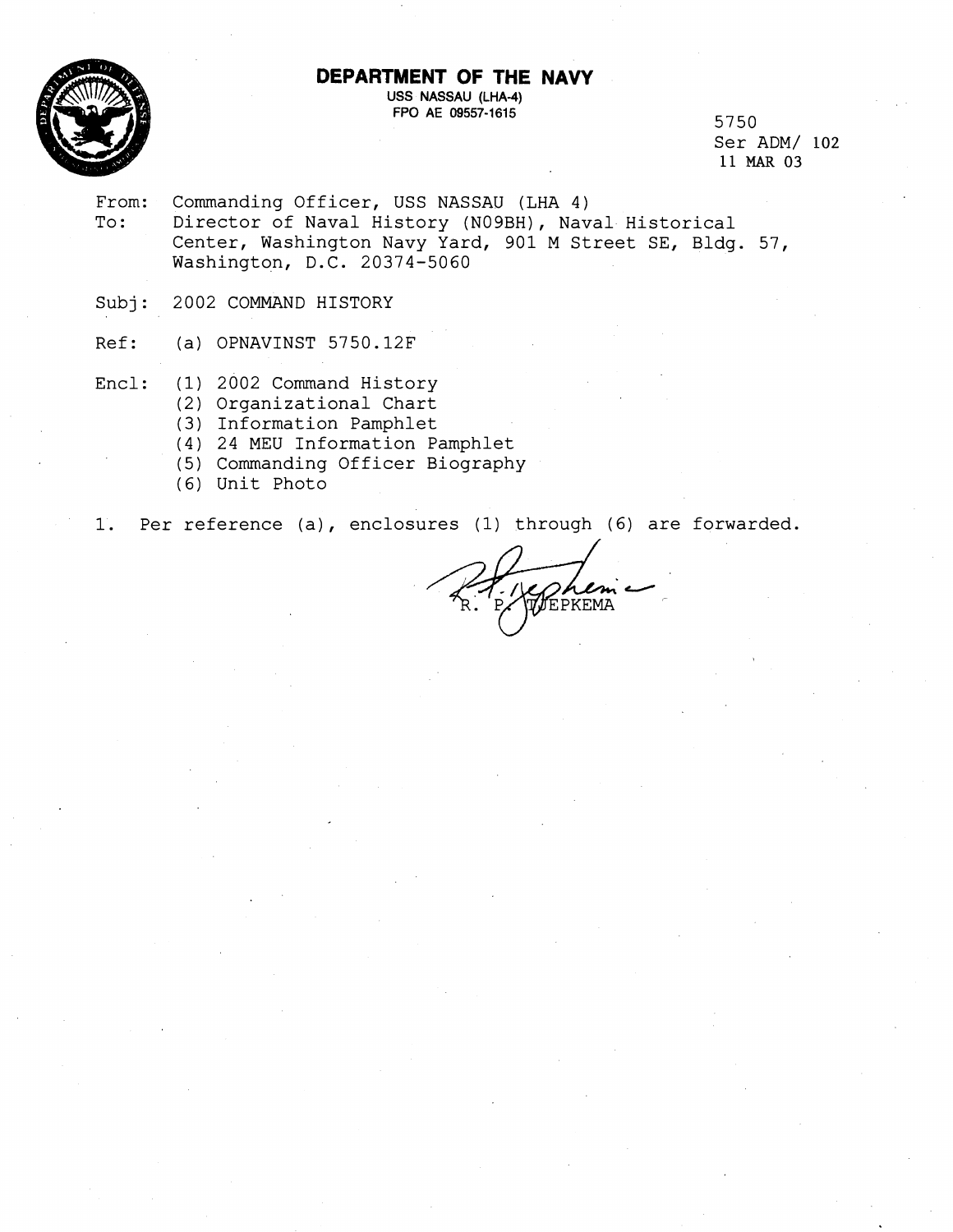## COMMAND COMPOSITION AND ORGANIZATION

1. The Ship's Mission: The mission of USS NASSAU (LHA 4) is to embark, deploy and land elements of a Marine landing force in an assault by helicopters, landing craft, amphibious vehicles or by a combination of these methods; thus possessing the capabilities of the LPH, LSD and LPD class ships. NASSAU can operate independently or in conjunction with other units conducting heliborne and surface amphibious operations. The TARAWA class multi-purpose Amphibious Assault Ship was designed to maintain "Tactical Integrity" or to get a balanced force to the same point at the same time.

NASSAU carries a complete Marine Battalion Landing Team (approximately 1,800 personnel), supplies and equipment required for an assault and vehicles to land the team ashore either by helicopter and/or small amphibious craft.

A secondary mission of NASSAU is evacuation and civilian disaster relief. Hundreds of tons of relief materials can be carried aboard and delivered to disaster victims within hours of the ship's arrival on the scene. Additionally, NASSAU is capable of providing fresh water and electricity from the ship's engineering plant until restoration of domestic services. NASSAU'S medical facilities provide hospitalization for up to 300 patients (including intensive care) and outpatient treatment.

24 Marine Expeditionary Unit, including the battalion's supporting elements, Battalion Landing Team 2/2, Marine Medium Helicopter Squadron 263 and MEU Service Support Group 24, were embarked on board USS NASSAU for the ship's 2002-2003 deployment. Aircraft flown by Marine Medium Helicopter Squadron 263 (Rein) included 10 CH-46E Sea Knights (Tailcodes 00, 02, 04, 05, 07, 10, 11, 12, 13, 14), six AH-1W Super Cobras (Tailcodes 30, 31, 32, 33, 34, 35), two UH-1B Huey Iroquois (Tailcodes 40, 41), six CH-53E Sea Stallions (Tailcodes 21, 24, 26, 27, 28, 29), and six AV-8B Harriers (Tailcodes 50, 51, 52, 53, 54, 55). Also embarked was Helicopter Combat Support Squadron SIX, Detachment SEVEN with two HH 46D helicopters (Tailcodes 74 and 75) to primarily provide Search and Rescue, Logisitics and Force Protection operations. Beach Master Unit TWO provided Landing Craft Unit support.

NASSAU is attached to Commander, Amphibious Squadron TWO, commanded by Commodore Terry O'Brien. USS NASSAU is commanded by CAPT Russell P. Tjepkema. The Executive Officer is CAPT John L. Green. An organizational chart is attached as enclosure (2).

Enclosure (1)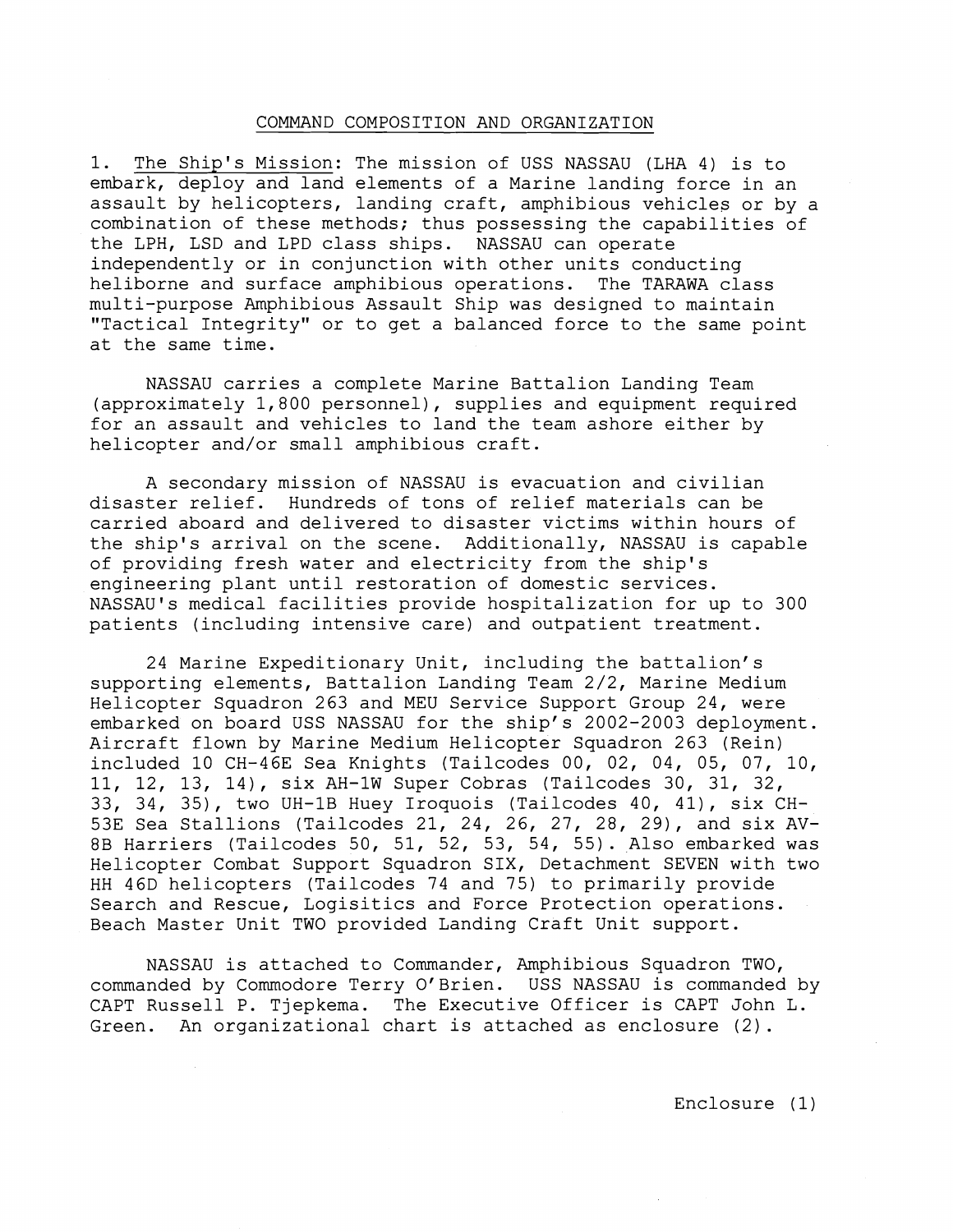|                 |  |                     | 2. Chronology of significant events January - December 2002  |
|-----------------|--|---------------------|--------------------------------------------------------------|
|                 |  | 01 JAN - 07 JAN     | INPORT NORFOLK, VA. HOLIDAY STANDDOWN                        |
|                 |  | 08 JAN - 14 JAN     | UNDERWAY, VIRGINIA CAPES OPAREA                              |
|                 |  | 15 JAN - 10 FEB     | INPORT NORFOLK, VA.                                          |
|                 |  | 11 FEB - 15 FEB     | UNDERWAY, VIRGINIA CAPES OPAREA                              |
|                 |  | 16 FEB - 22 FEB     | INPORT NORFOLK, VA.                                          |
| 23 FEB          |  |                     | UNDERWAY, ENROUTE EARLE NWS, N.J.                            |
| 24 FEB - 27 FEB |  |                     | INPORT EARLE NAVAL WEAPONS STATION, N.J.                     |
| 28 FEB          |  |                     | ENROUTE NORFOLK, VA.                                         |
|                 |  | 01 MAR - 07 MAR     | INPORT NORFOLK, VA.                                          |
|                 |  | 08 MAR - 13 MAR     | UNDERWAY, PUERTO RICAN OPAREA                                |
| 14 MAR - 16 MAR |  |                     | INPORT ST. THOMAS, U.S. VIRGIN ISLANDS                       |
|                 |  | 17 MAR - 20 MAR     | UNDERWAY, PUERTO RICAN OPAREA                                |
|                 |  | 21 MAR - 01 APR     | INPORT NORFOLK, VA.                                          |
|                 |  | 02 APR - 03 APR     | INSURV, UNDERWAY, VIRGINIA CAPES OPAREA                      |
|                 |  | 04 APR - 10 APR     | INPORT, NORFOLK, VA.                                         |
| 11 APR 2012     |  |                     | FEP, UNDERWAY, VIRGINIA CAPES OPAREA                         |
|                 |  | 12 APR - 15 APR     | INPORT, NORFOLK, VA.                                         |
|                 |  | 16 APR - 24 APR     | PMINT, UNDERWAY, CHERRY POINT OPAREA                         |
|                 |  | 25 APR - 02 JUN     | INPORT, NORFOLK, VA.                                         |
|                 |  | 03 JUN - 12 JUN     | MEUEX/ARGEX, UNDERWAY, CHERRY POINT OPAREA                   |
| 12 JUN - 18 JUN |  |                     | INPORT NORFOLK, VA.                                          |
|                 |  | $19$ JUN $-$ 27 JUN | SOCEX, UNDERWAY, CHERRY POINT OPAREA                         |
| 28 JUN - 02 JUL |  |                     | INPORT, NORFOLK, VA.                                         |
| 03 JUL - 18 JUL |  |                     | FIRST POM PERIOD, INPORT NORFOLK, VA.                        |
| 19 JUL - 21 JUL |  |                     | INPORT, NORFOLK, VA.                                         |
| 22 JUL - 25 JUL |  |                     | UNDERWAY, VIRGINIA CAPES OPAREA                              |
| 26 JUL          |  |                     | UNDERWAY, FAMILY DAY CRUISE                                  |
|                 |  | 26 JUL - 08 AUG     | SECOND POM PERIOD, INPORT NORFOLK, VA.                       |
| 09 AUG - 25 AUG |  |                     | INPORT, NORFOLK, VA.                                         |
| 26 AUG          |  |                     | UNDERWAY, MARG DEPLOYMENT 03-02                              |
|                 |  | 26 AUG - 28 AUG     | ANCHORED, ONSLOW BAY (24MEU ONLOAD)                          |
|                 |  | 29 AUG - 06 SEP     | UNDERWAY, ENROUTE ROTA, SPAIN                                |
| 07 SEP - 09 SEP |  |                     | INCHOP SIXTH FLEET, ANCHORED, ROTA, SPAIN                    |
| 10 SEP          |  |                     | TRANSIT, STRAIT OF GIBRALTAR                                 |
|                 |  |                     | 10 SEP - 15 SEP UNDERWAY, ENROUTE THESSALONIKI, GREECE       |
|                 |  |                     | 16 SEP - 17 SEP INPORT, THESSALONIKI, GREECE (24MEU OFFLOAD) |
|                 |  |                     | 18 SEP - 26 SEP UNDERWAY, ENROUTE RIJEKA, CROATIA            |
|                 |  |                     | 27 SEP - 30 SEP INPORT, RIJEKA, CROATIA                      |
| 28 SEP          |  |                     | RECEPTION HOSTED BY AMBASSADOR H. E. LAWRENCE G              |
|                 |  |                     | ROSSIN                                                       |
|                 |  | 01 OCT - 04 OCT     | CROATIAN PHIBLEX, UNDERWAY, ADRIATIC SEA                     |
|                 |  | 05 OCT - 10 OCT     | UNDERWAY, ENROUTE MARMARIS, TURKEY                           |
|                 |  | 11 OCT - 14 OCT     | INPORT, MARMARIS, TURKEY                                     |
|                 |  |                     | 15 OCT - 19 OCT UNDERWAY, ENROUTE, THESSALONIKI, GREECE      |
| 20 OCT          |  |                     | ANCHORED, THESSALONIKI, GREECE (24MEU ONLOAD)                |
|                 |  |                     |                                                              |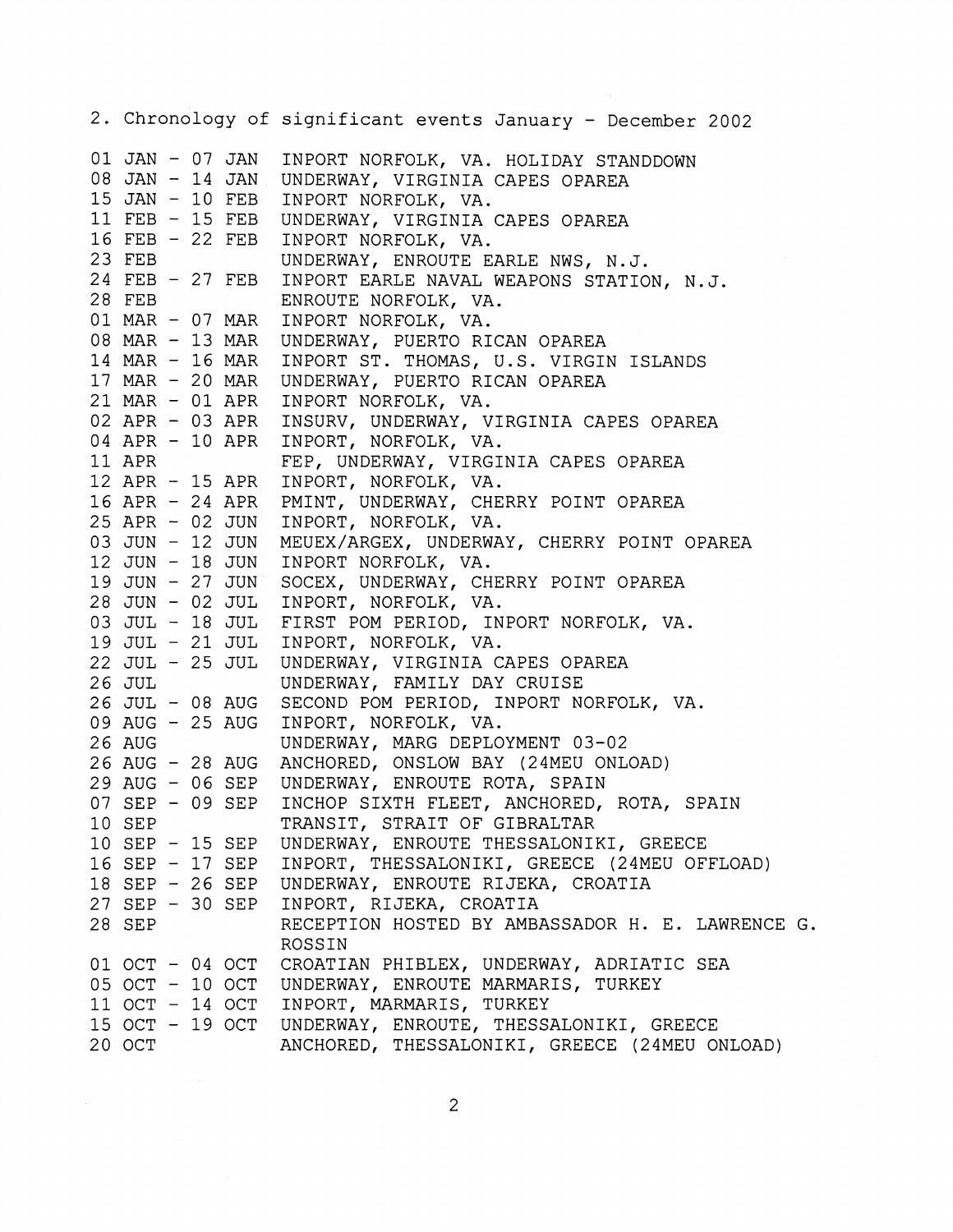|  |  | 21 OCT - 22 OCT INPORT, THESSALONIKI, GREECE (24MEU ONLOAD)<br>23 OCT - 25 OCT UNDERWAY, ENROUTE SUEZ CANAL<br>26 OCT MINCHOP FIFTH FLEET<br>26 OCT TRANSIT SUEZ CANAL |
|--|--|------------------------------------------------------------------------------------------------------------------------------------------------------------------------|
|  |  | 27 OCT - 25 DEC UNDERWAY, GULF OF OMAN                                                                                                                                 |
|  |  | 07 NOV - 16 NOV IMAGE NAUTILUS                                                                                                                                         |
|  |  | 27 NOV - 11 DEC EDGED MALLET                                                                                                                                           |
|  |  | 26 DEC TRANSIT, STRAIT OF HORMUZ                                                                                                                                       |
|  |  | 26 DEC - 27 DEC UNDERWAY, ENROUTE MANAMA, BAHRAIN                                                                                                                      |
|  |  | 28 DEC - 31 DEC INPORT, MANAMA, BAHRAIN                                                                                                                                |

3. Narrative. Upon completion of the ship's Holiday Standdown on 8 January 2002, USS NASSAU began a very busy year. During the first months of 2002, USS NASSAU'S deployment dates were uncertain due to world events. NASSAU successfully completed an accelerated schedule for all certification exercises to be ready to deploy early if necessary to support Operation Enduring Freedom.

The ship completed a Weapons Onload at Earle Naval Weapons Station, N.J. from 24-27 February 2002, returning to Norfolk for only one week, before getting underway again for the Puerto Rican operating area to complete their missile exercise.

Taking a break during the busy underway period, the crew enjoyed three days visiting the island of St. Thomas in the U.S. Virgin Islands, where the crew relaxed by playing golf, snorkeling and scuba diving thanks to tours set up by the ship's Morale, Welfare and Recreation (MWR) Department.

After returning to Norfolk, NASSAU'S crew completed and passed their Board of Inspection and Survey (INSURV) Inspection from 1-4 April 2002. The following week, the ship's crew continued to excel during their successful Final Evaluation Period (FEP). After only a few days in port, the crew of USS NASSAU was once again underway from 16-24 April to complete their PHIBRON/MEU Integration (PMINT) exercise. This exercise was followed by a Marine Expeditionary Unit/Amphibious Readiness Group Exercise (MEU/ARGEX) from 3-12 June 2002 and a Special Operations Capability Exercise (SOCEX) from 19-27 June 2002.

USS NASSAU returned to port, enabling part of the crew to take leave during the ship's first Pre-Overseas Movement (POM) period from 3-18 July 2002. Before the second POM period, NASSAU spent four days underway once again, serving as a platform for Marine pilot qualifications. Returning to port on the evening of 25 July 2002, NASSAU was once again underway early the following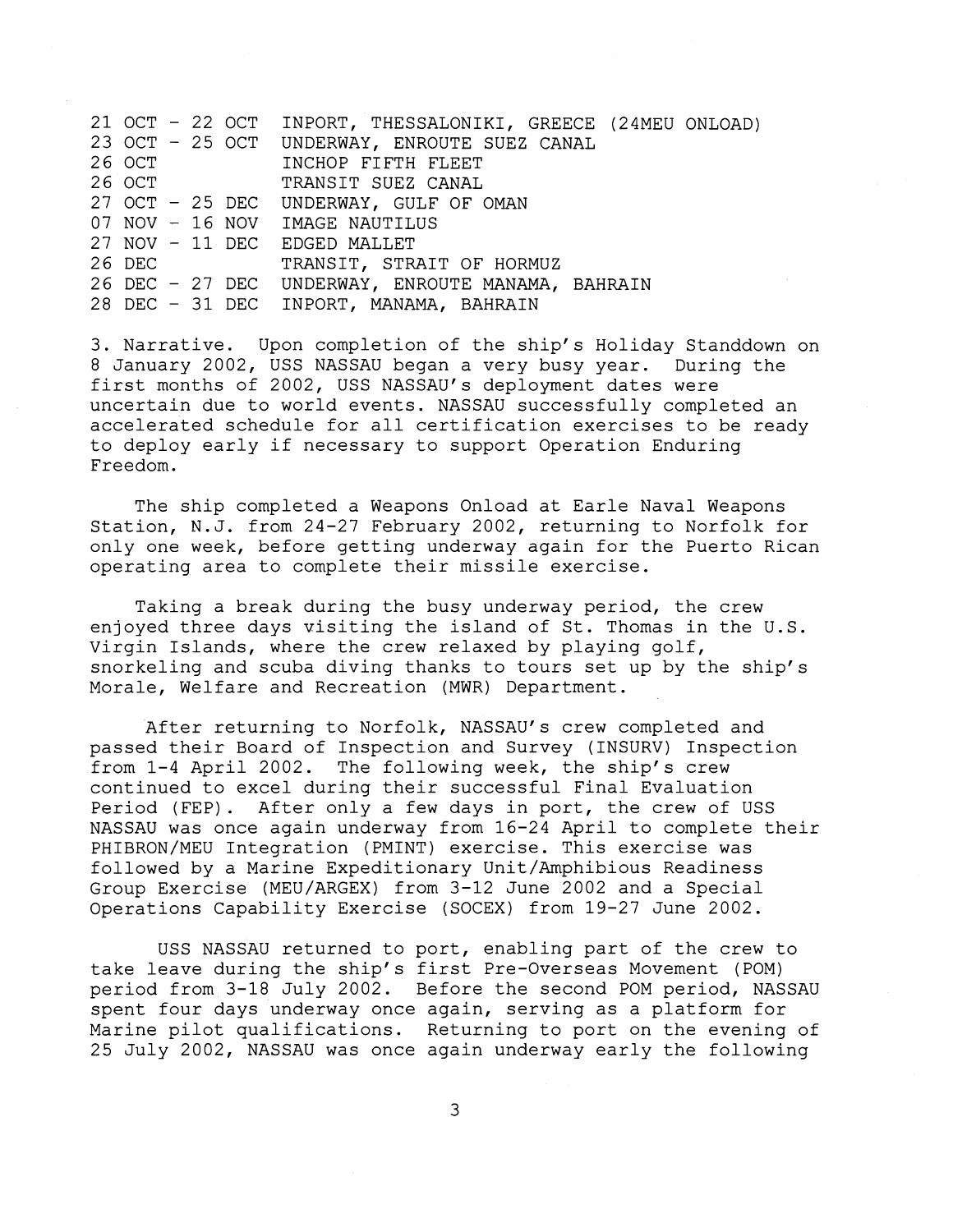morning for a Family Day Cruise. Crewmember's families and friends had the opportunity to see NASSAU'S crew in action. Families and friends enjoyed a day filled with activities, including tours of the ship's Bridge, Combat Information Center and Main Control. They also experienced an aerial demonstration of the ship's aircraft, viewed a gunnery exercise and marveled as Marines repelled from the air onto NASSAU'S flight deck. After returning to port, the ship completed its second POM period from 26 July to 8 August 2002.

USS NASSAU departed Norfolk to begin the Mediterranean Amphibious Readiness Group (MARG) 03-02) Deployment on Monday, 26 August 2002. The other ships making up the NASSAU Amphibious Readiness Group were USS AUSTIN (LPD-4) and USS TORTUGA (LSD-46). From Norfolk, the ships transited to Onslow Bay, N.C., to onload the Marines of 24 Marine Expeditionary Unit (Special Operations Capable) from 26-28 August.

On Thursday, 29 August, the ships of NASSAU Amphibious Readiness Group departed Onslow Bay and began the transit across the Atlantic Ocean. Arriving in Rota, Spain, on 7 September 2002, the ships inchopped into Sixth Fleet. Due to the unavailability of pier space because of the number of ships from the Spanish fleet currently inport, USS NASSAU remained at anchor throughout inport period.

Getting underway on the evening of 9 September 2002, USS NASSAU transited the Strait of Gibraltar into the Mediterranean Sea enroute to Thessaloniki, Greece. Arriving in Greece on 16 September, USS NASSAU offloaded the Marines 24 MEU (SOC) in preparation for their participation in Dynamic Response, a training exercise in Kosovo.

After completing the offload, USS NASSAU transited into the Adriatic Sea for a port visit to Rijeka, Croatia, from 27-30 September 2002. Among the highlights of the visit was a reception held onboard hosted by the American Ambassador to Croatia, Ambassador H. E. Lawrence G. Rossin on Saturday, 28 September 2002. The MWR Department also gave NASSAU Sailors the opportunity to explore by sponsoring tours to historical archaeological sites throughout the region. In addition, NASSAU crewmembers helped foster good will by visiting a school for children with mental and physical handicaps in a town near Rijeka. The Sailors and Marines spent Sunday morning at the school, visiting and playing with the children.

Leaving Rijeka, USS NASSAU participated in a training exercise, Croatian PHIBLEX, with the Croatian militaryfrom 1-4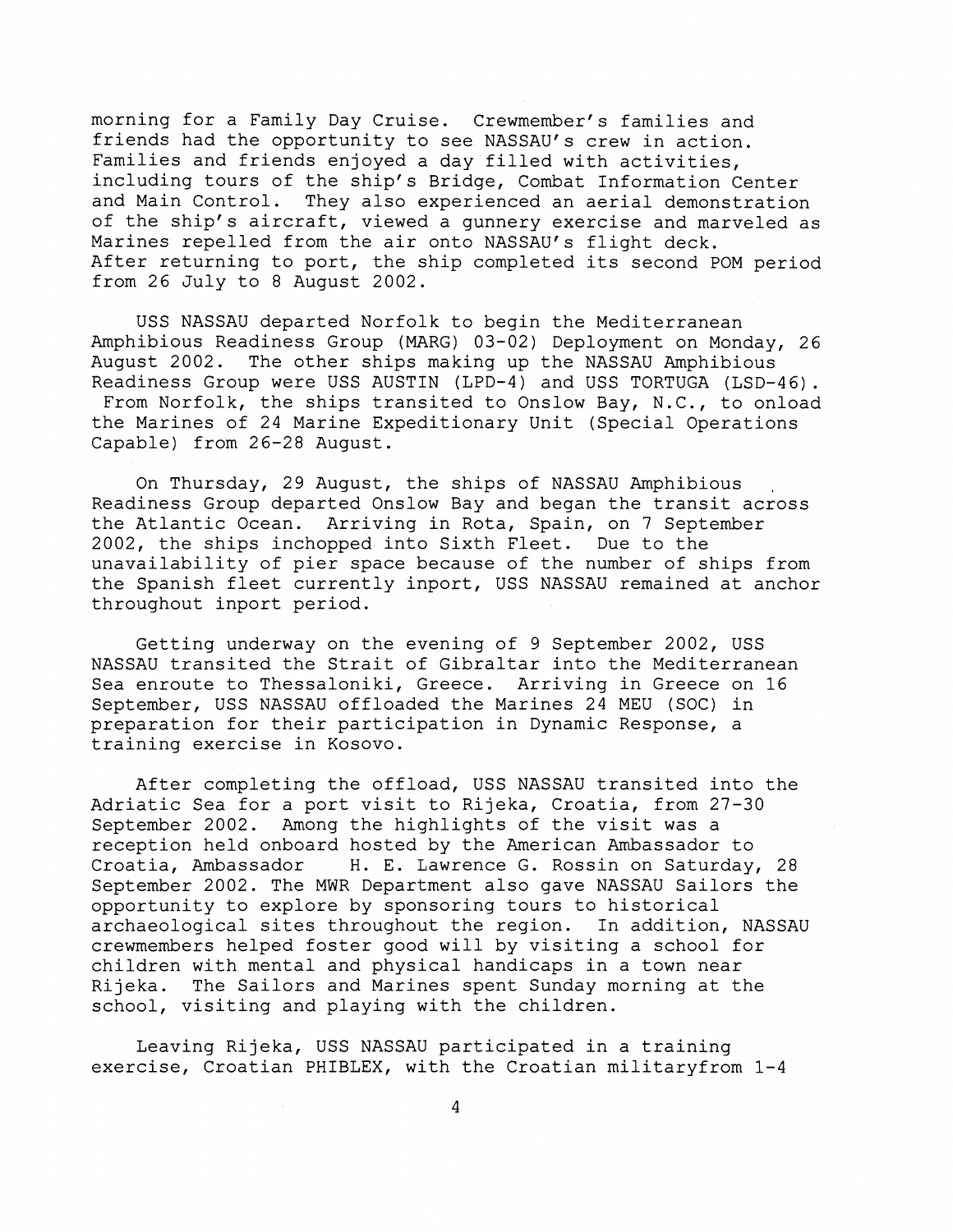October. After completing the exercise, the ship transited to Marmaris, Turkey, for the ship's second port visit from 11-14 October 2002. One of the highlights of the port visit was the opportunity to explore the Turkish bazaar and haggle with the shopkeepers for bargains on gold jewelry, Oriental rugs and leather. The ship's MWR Department once again provided a wide variety of activities for the crew to participate in during their days off, including scuba diving, horseback riding and visiting historic sites.

From Marmaris, USS NASSAU transited back to Thessaloniki, Greece, where the Marines of 24 MEU (SOC) rejoined the ship. The onload took place from 20-22 October 2002 in preparation for the ship's transit through the Suez Canal.

USS NASSAU inchopped to Fifth Fleet on 26 October 2002 and proceeded to transit the Suez Canal to begin its tour of duty as part of U.S. Central Command. During the months of November and December, USS NASSAU remained on station in the Gulf of Oman off the coast of Horn of Africa. The Marines of 24 MEU (SOC) went ashore in Djibouti to participate in two exercises, Image Nautilus from 7-16 November 2002 and Edged Mallet from 27 November to 11 December.

On 26 December 2002, USS NASSAU transited the Strait of Hormuz into the Persian Gulf, enroute to Manama, Bahrain, where the ship's crew rang in the New Year during a well-deserved port visit from 28 December 2002 to 1 January 2003.

USS NASSAU received the Medical Department Green 'H" Award and the Commander, Atlantic Fleet Excellence Award for Retention for 2002.

AE1 (AW/SW) was selected as NASSAU'S Sailor of the Year for  $\overline{2002}$ . PC3 (SW/AW)  $\overline{ }$  was selected as NASSAU'S Junior Sailor of the Year for 2002.

5